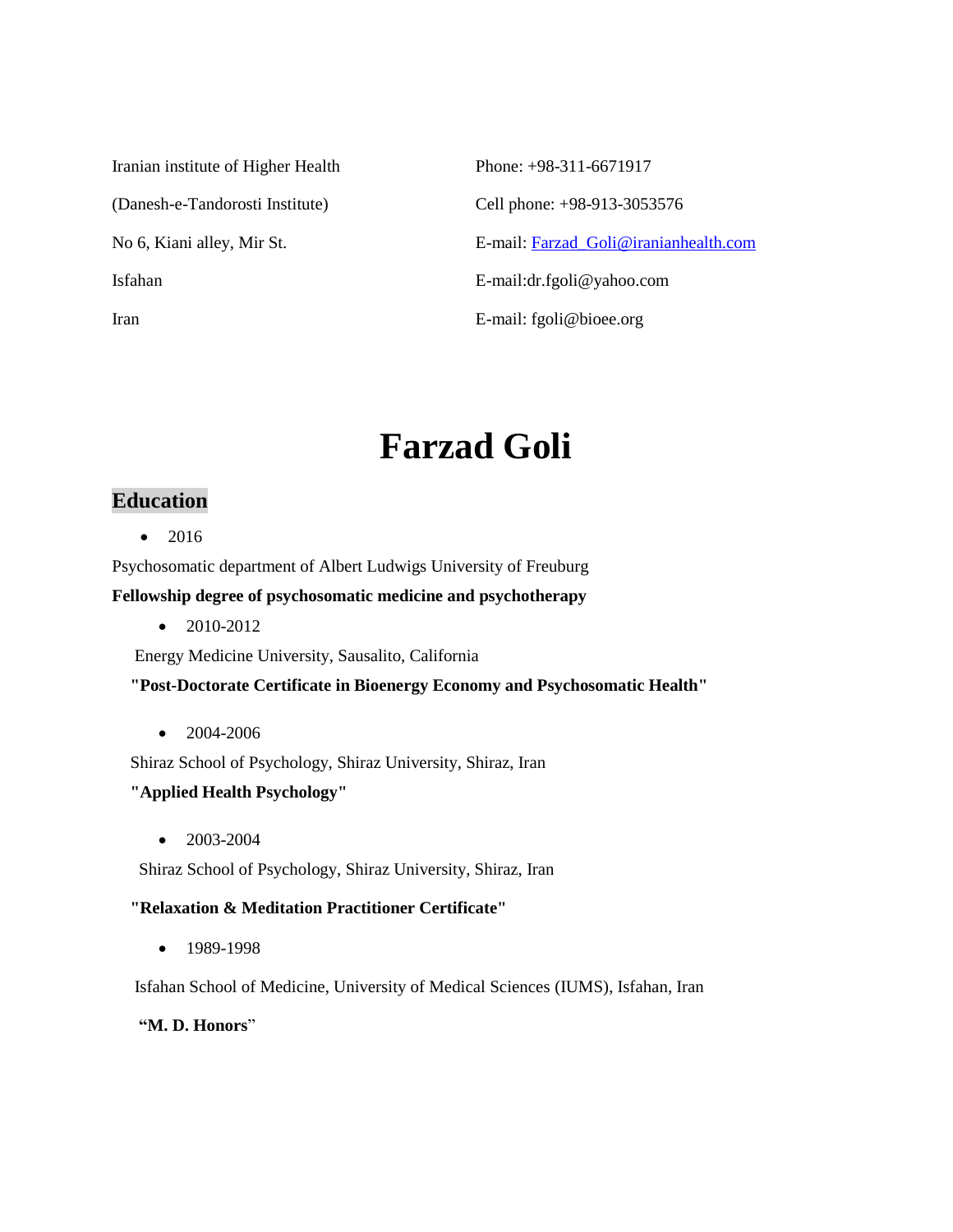$\bullet$  2000

Iranian Scientific Society of Clinical Hypnosis, Tehran, Iran.

# **"Clinical Hypnotherapist Certificate"**

# **Experience**

• From 2016

Active member of Iranian Association for Psychosomatic medicine.

# **Tehran, Iran**

 $• 2016$ 

A member of board of directors of  $8<sup>th</sup>$  National Medical Sciences Student Olympiad of Iran.

# **Tehran, Iran**

 $• 2016$ 

Leader of Psychosomatic Basic Care Program, Isfahan, Iran.

# **Psychosomatic Research Center of Isfahan University of Medical Sciences**

 $\bullet$  2014-present

Leader of Postdoctoral Course of Psychosomatic and Psychotherapy

# **Psychosomatic Research Center of Isfahan University of Medical Sciences**

 $\bullet$  7 July 2011

Member of Research Committee and researcher

#### **Psychosomatic Research Center of Isfahan University of Medical Sciences**

 $\bullet$  13 Jan 2011

Establishment of the post doctorate course by the name of "bioenergy Economy and Psychosomatic Health"

# **Energy Medicine University, Sausalito, California, USA.**

• 13 Jan 2011

Professor and faculty member of Energy Medicine University

# **Energy Medicine University, Sausalito, California, USA.**

• 18 Sep-23 Oct 2010

Guest researcher at department of Psychosomatic Medicine, Freiburg

# **Albert Ludwigs University of Freiburg, Germany**

 $\bullet$  4 Sep-18 Sep 2010

Psychosomatic clinical skills course at department of psychosomatic Medicine, Freiburg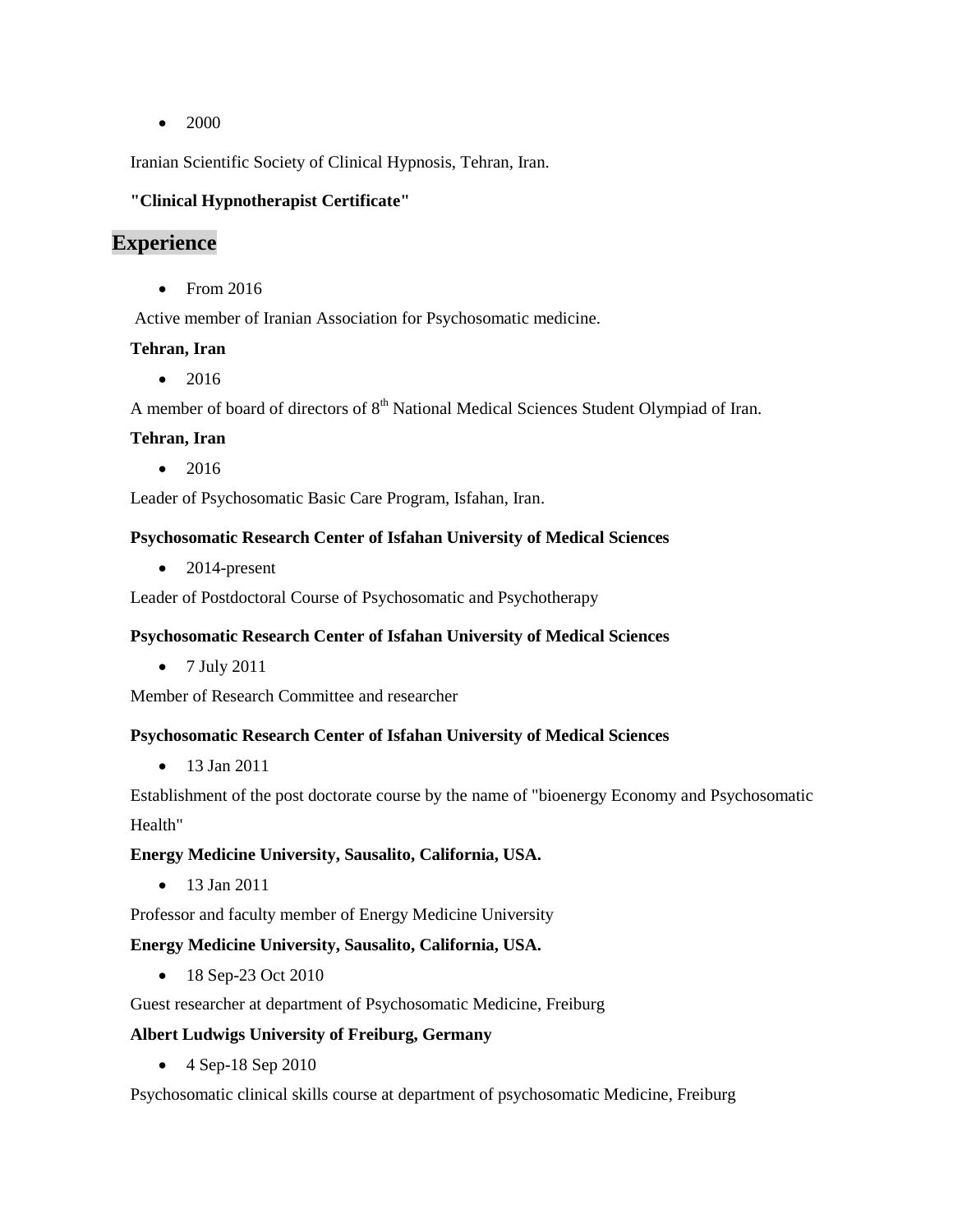# **Albert Ludwigs University of Freiburg, Germany**

• 2008-present

Researcher and collaborator at department of Psychosomatic Medicine

# **Albert Ludwigs University of Freiburg, Germany**

 $\bullet$  2008

Patient's Care & Treatment by Complementary & Alternative Medicine

# **Isfahan University of Medical Sciences**

 $\bullet$  2008

Member of Board of Directors

# **Iranian Scientific Society of clinical Hypnosis, Tehran, Iran.**

 $\bullet$  2005 – present

Vocational Instructor of Clinical Hypnosis and Agent of the Society in Isfahan

**Iranian Institute of Higher Health** (Danesh-e-Tandorosti Institute)**, Isfahan, Iran.**

 $\bullet$  2004 – present

Instructor of Bioenergy Economy Courses

**Iranian Institute of Higher Health**(Danesh-e-Tandorosti Institute)**, Isfahan, Iran.**

 $\bullet$  2004 – present

Instructor of Bioenergy Economy Courses

**Iranian Institute of Higher Health** (Danesh-e-Tandorosti Institute)**, Isfahan, Iran.**

 $\bullet$  2007-2009

Member of Scientific board of 1st & 2nd Patient's Care & Treatment by Complementary and Alternative Medicine.

#### **Isfahan University of Medical Sciences, Psychiatry Faculty**

 $\bullet$  2007

Member of Scientific Board of First National Congress of Health Humanities.

# **Isfahan University of Medical Sciences**

• 2006-present

Instructor of Global health program for Medical Students of Karolinska Institute, Sweden.

#### **Isfahan University of Medical Sciences, Bureau of Scientific and International Affairs, IUMS**.

 $\bullet$  2004-2008

Scientific Mission and Instructor.

#### **Sport for all Federation of Islamic Republic of Iran**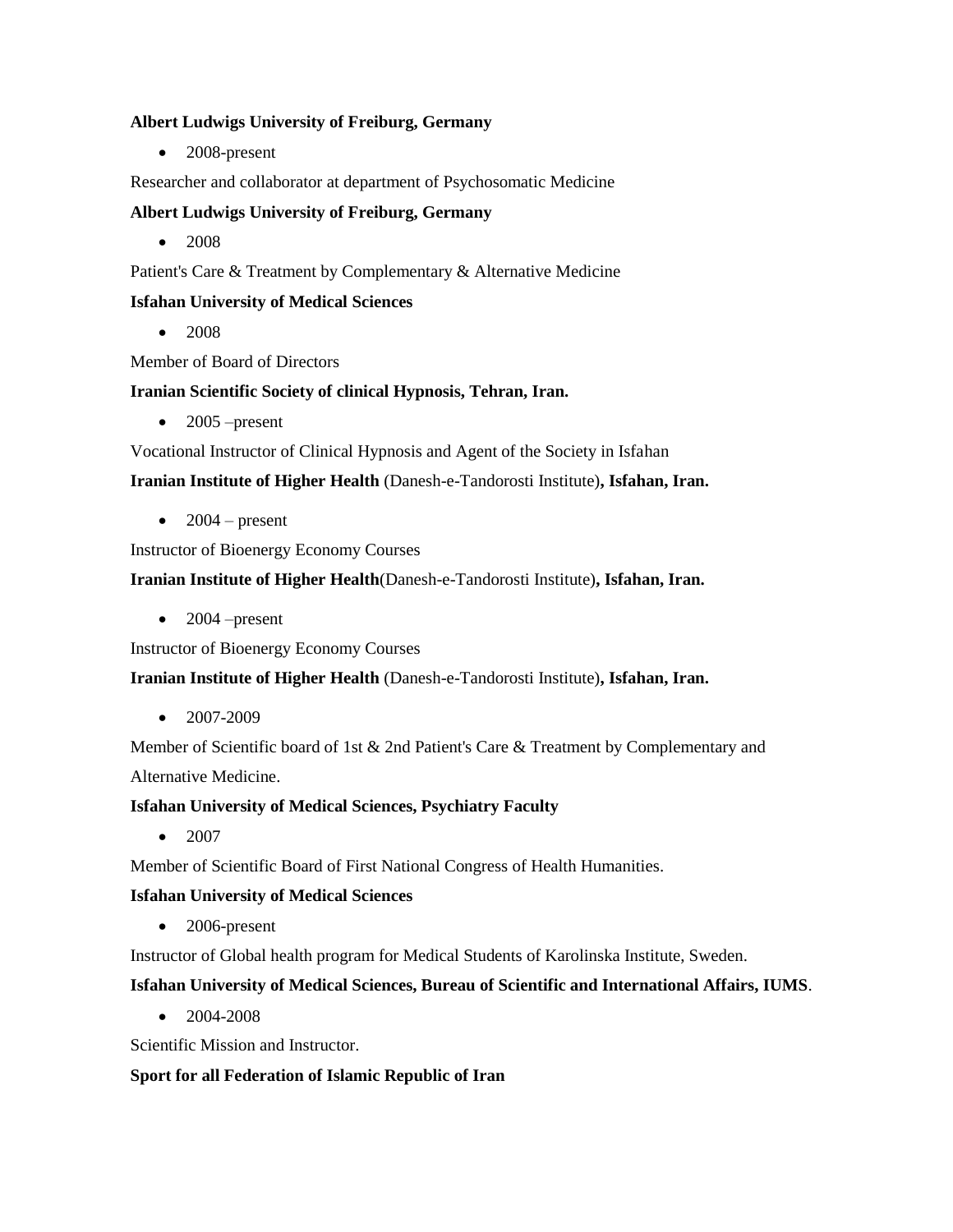$\bullet$  2004-present

Founder and Member of board of directors.

#### **Iranian Association of Higher Health (IAHH)**

 $\bullet$  2004 -present

Instructor of Medical Philosophy and Medical Ethics.

# **Isfahan University of Medical Sciences.**

 $\bullet$  2003-2007

Member of Board of Directors.

# **Association for Epilepsy of Isfahan**

 $\bullet$  2000-2004

Scientific Board of Psychology and Consultation Services Coordinating Committee.

#### **Province office of Isfahan**

 $-1998$ -present

Hypnotherapist and Health Psychology Counselor of Patient Education Center of IIHH.

# **Iranian Institute of Higher Health (IIHH), (Danesh-e-Tandorosti Institute)**

 $\bullet$  1995-present

Founder and Head of Iranian Institute of Higher Health (Danesh-e-Tandorosti Institute), Isfahan, Iran.

#### **Iranian Institute of Higher Health (IIHH)(Danesh-e-Tandorosti Institute)**

# **Grant and research projects**

 $\bullet$  2014-2017

**Improvement of the psychosocial care in primary medicine – A German-Iranian cooperation project. Funded by the German Academic Exchange Service (DAAD).**

• 2010-present

# **A cross-cultural study on physician's reflections, behaviors, and attitudes toward breaking bad news for cancer patients.**

Psychosomatic Department of Albert Ludwigs University of Freiburg, Germany.

• 2010-present

#### **Biopsychosocial versus biomedical reasoning: A cognitive approach**

Psychosomatic Department of Albert Ludwig University of Freiburg, Germany.

 $\bullet$  2008-2012

#### **Globalization and Mental Health, Esfahan.**

• 2010-present

#### **Cross cultural variations and influences of attribution style in cancer patients: A systematic**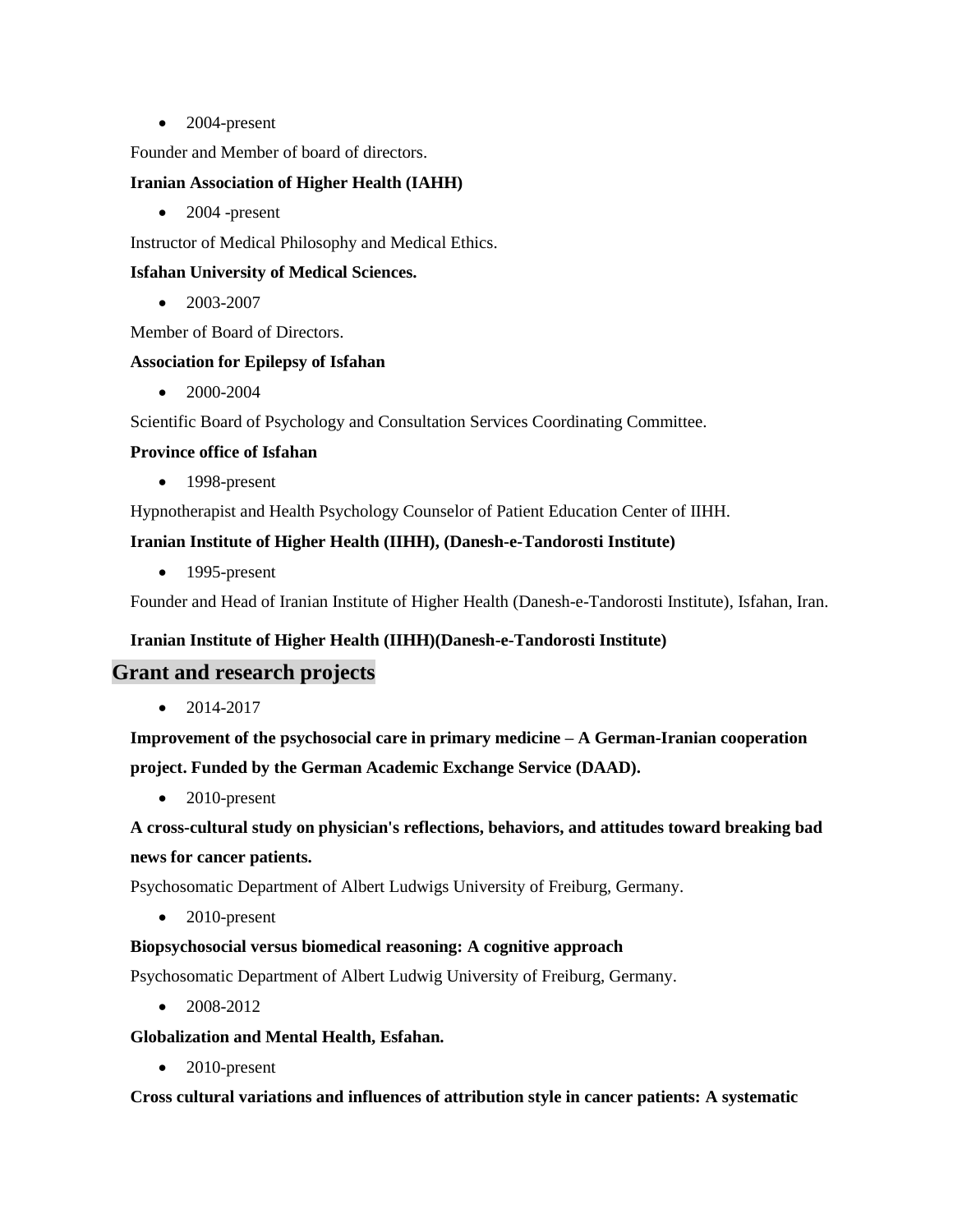#### **review**

Psychosomatic Department of Albert Ludwig University of Freiburg, Germany

 $\bullet$  2008-present

# **Interdisciplinary Theory and Medical Humanities.**

Institute for Humanities and Cultural Studies.

• 2000-present

# **Problem-Solving Skills for Pre-Elementary Students.**

Ministry of Education of Iran.

 $-1999-2003$ 

# **Mind-Body Fitness Instead of Physical Fitness.**

Physical Training Organization of Iran.

• 1998-present

# **An Integrative Approach to Bioenergy-Based Therapies.**

Iranian Institute of Higher Health (Danesh-e-Tandorosti Institute)

# **Presentation**

- Goli, F. (2016). Sufistic approach to emotion regulation; Third Freiburg-Isfahan summer school on psychosomatic medicine. Albert Ludwigs University of Freiburg, Germany.
- Goli, F. (2013-present). Bioenergy economy: A methodological study on bioenery-based therapies. Istanbul & Mersin, Turkey.
- Goli, F. (2013). CPSYC Workshop Lecturer; The International Congress on Clinical  $\&$ Counselling Psychology. Istanbul.
- Goli, F. (2012). Ethnomedicine of Iran;  $2<sup>nd</sup>$  Isfahan-Freiburg summer school on Psychosomatic Medicine. Isfahan, Iran.
- Goli, F. (2012). Bioenergy economy: A biosemiotic approach to psychosomatic medicine; 2nd Isfahan-Freiburg summer school on Psychosomatic Medicine. Isfahan, Iran.
- Goli, F. (2010). Transpersonal hypnotherapy and pain control;  $3<sup>rd</sup>$  International Congress of Psychosomatic Medicine. Isfahan, Iran.
- Goli, F. (2008). Mind-Body control: Scientific and clinical bases. Isfahan, Iran.
- Goli, F. (2008). Patient's care  $&$  treatment by complementary  $&$  alternative medicine. Isfahan University of Medical Sciences.
- Goli, F. (2008). Relaxation therapy and clinical application of autogenic training; International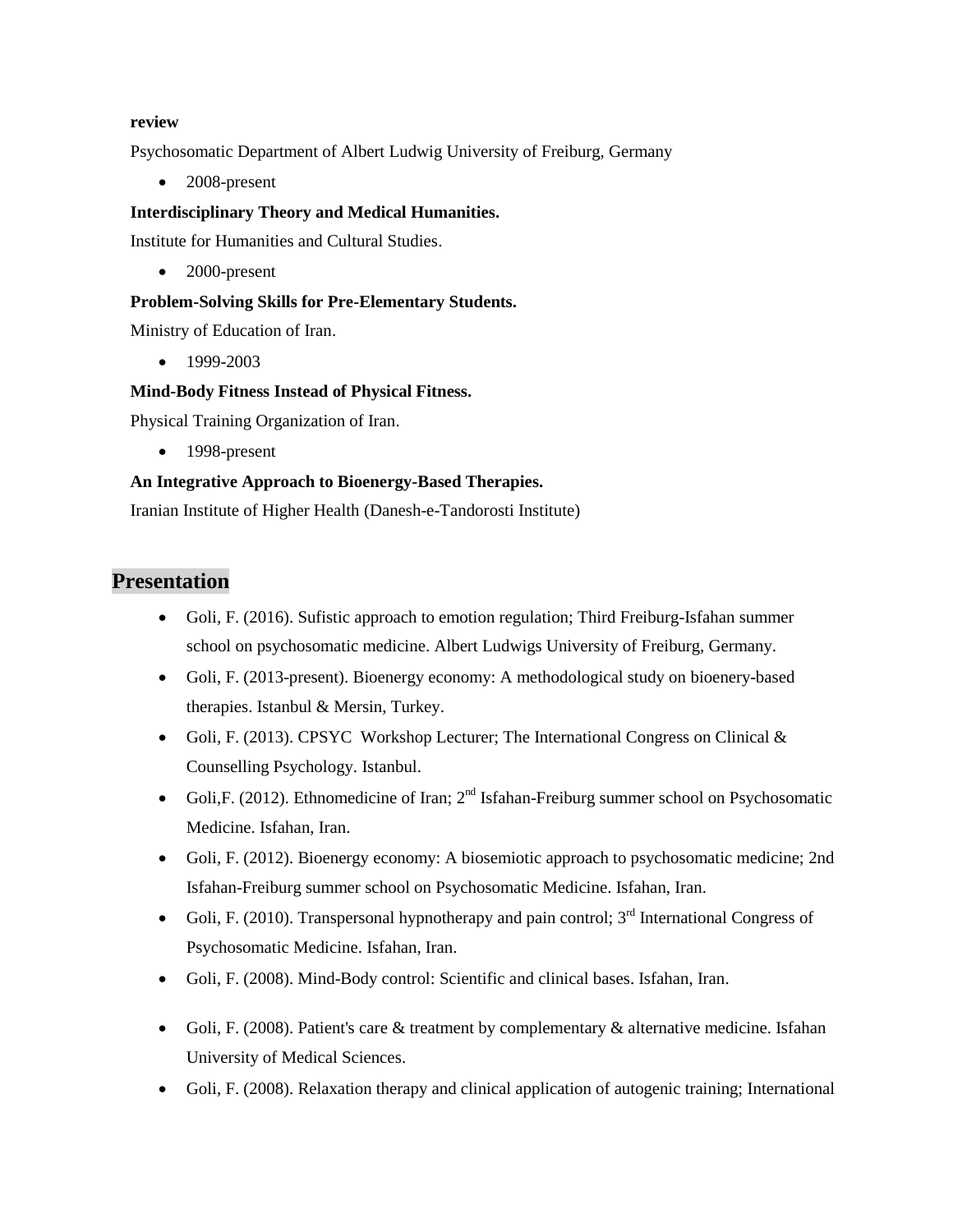Congress of Psychosomatic Medicine. Isfahan, Iran.

- Goli, F. (2008). Psychosomatic approach to autoimmune disorders; The Second International Congress of Psychosomatic medicine, Isfahan University of Medical Sciences, Iran.
- Goli, F. (2007). Specific/nonspecific effects of bioenergetic approaches to health: A methodological essay; 6th international traditional complementary medicine conference. Malaysia.
- Goli, F., Zamani, A. (2007). Methodological basis of integrative medicine; The  $6<sup>th</sup>$ international traditional complementary Medicine conference. Malaysia.
- Goli, F. (2007). Integrative Medicine: A new horizon for ancient wisdom; The 1st Iranian Congress of Health Humanities. Isfahan, Iran.
- Goli, F. (2006). Consciousness evolution knowledge; The First International Congress on Meditation. Shiraz University.
- Zamani, A., Goli, F. (2005). The necessity of philosophical orientation in Medical Education. Edinburgh, AMEE congress.
- Farzanegan, M., Goli, F. (2000). Anatomy: Disunion of modern and traditional medicine; 1st International Congress on Traditional Medicine & Materia Medica. Tehran.
- Goli, F. (2000). Postmodern medicine; 1st International Congress on Traditional Medicine & Materia Medica. Tehran.
- Farzanegan, M., Goli, F. (2000). Approach to vital force: Common aspect of holistic medical systems; 1st International Congress on Traditional Medicine & Materia Medica. Tehran.
- Goli, F. (2000). Yoga and health organization, 1st International Congress on Traditional Medicine & Materia Medica. Tehran.

# **Articles**

- Derakhshan, A., Manshaei, G., Afshar, H., Goli, F. (in press)[. Effect of a bioenergy economy](http://ijbmc.org/index.php/ijbmc/article/view/55)  program on [pain control, depression, and anxiety in patients with migraine headache;](http://ijbmc.org/index.php/ijbmc/article/view/55) IJBMC,  $3(1)$ .
- Goli, F., Bajoghli, K., Hakim, V. (2015). [Memento mori and modern medicine: A study of the](http://ijbmc.org/index.php/ijbmc/article/view/22)  artwork [of Damien Hirst.](http://ijbmc.org/index.php/ijbmc/article/view/22) IJBMC; 2(1), 4-10.
- Monajemi, A., Goli, F., Scheidt, C. E. (2014). [From biomedical to psychosomatic reasoning: A](http://ijbmc.org/index.php/ijbmc/article/view/3)  [theoretical framework.](http://ijbmc.org/index.php/ijbmc/article/view/3) IJBMC; 1(1), 59-64.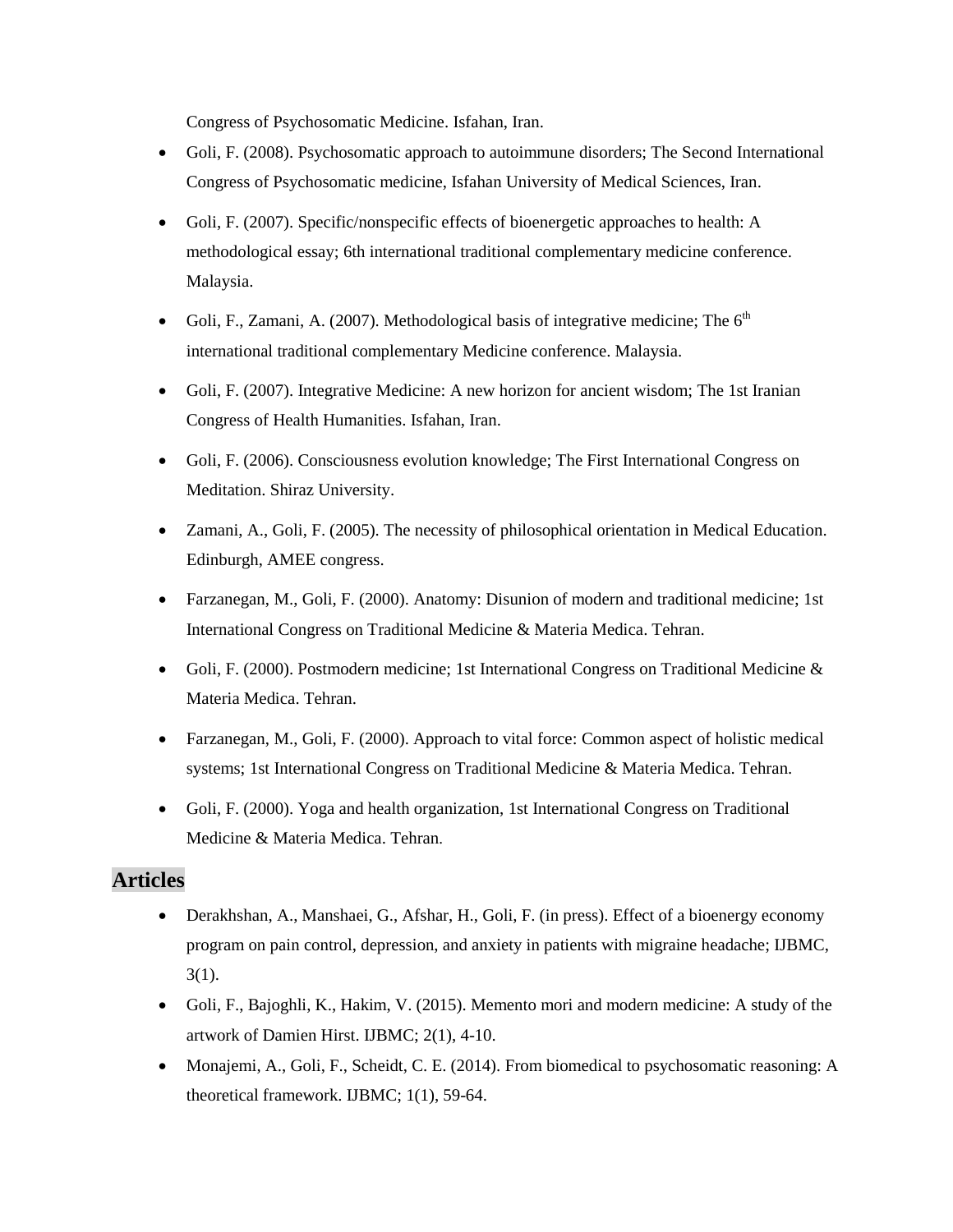- Goli, F., Gholamrezayi, A., Shahidi, E. (2012). Aya nyaz be paygahi baray-e khadamat-e salamat-e ravantani va behbood-e sabk-e zendegi dar jame'e-ye ma ehsas mishavad? [Is there any demand for psychosomatic health and lifestyle services in our society today?]. Tan, Ravan, va Farhang [Body, Mind, & Culture]; 1(1-2), 10-23.
- Goli, F. (2012). Dehkadeye salamat: Az tabi'at-e hendesi ta hendeseye tabi'ee [Health village: From geometric nature to natural geometry].Tan, Ravan, va Farhang [Body, Mind, & Culture]; 1(1-2), 95-106.
- Goli, F. (2012). Ravankavi dar Iran: Goftoguyi ba doktor mohammad san'ati [Psychoanalysis in Iran: An interview with dr. Mohammad San'ati].Tan, Ravan, va Farhang [Body, Mind, & Culture]; 1(1-2), 159-170.
- Goli, F., Hashemi, M. (2012). Roodehaye andishmand: Gozaresh-e tasir-e yek barnameye ravantani bar yek shakhs-e mobtala be koolite khunrizidahandeh [Thoughtful bowels: The effects of a psychosomatic program on a case of ulcerative colitis].Tan, Ravan, va Farhang [Body, Mind, & Culture]; 1(1-2), 171-182.
- Goli,F. (2007). Tahlil-e balini jaryan-e energy-etela'at dar ertebat darmangar-moraje': Jostari dar ab'aad-e zisti, ravani va hasti shenakhti farayand-e hamsuyi [Clinical analysis of energyinformation stream in therapist-patient relationship: An essay on biopsychosocial and ontological dimensions of attunement process]. Salamat-e Bartar [Higher Health]; 5(7-8), 7-20.
- Goli,F. (2007). Danesh-e tahavol-e hoshyari [Consciousness evolution knowledge]. Salamat-e Bartar [Higher Health]. 5(7-8), 89-144.
- Bojogli,K., Hakim,V., Goli,F. (2005). Ideye marg va pezeshkye modern: Negahi be aasar-e honari Damien Hirst [Memento mori and modern Medicine: A study of art work of Damien Hirst. Salamat-e Bartar [Higher Health]; 4(6):48-53.
- Goli, F., Amini, A., Golabadi, M. (2004). Motale'eye tasirat-e yek barnameye kutah modat-e tanarami ba ya bedun-e tasvirsazi zehni bar mizan-e ezterab bar amalkard-e hafezeye danesh aamuzan-e doreye rahnamayi [The effects of a short course relaxation training with/without Imagery on anxiety and memory of high school students, Salamat-e Bartar [Higher Health]; 3(4-5):159-168.
- Bojogli,K., Hakim,V., Goli,F. (2004). Ideye marg va pezeshkye modern: Negahi be aasar-e honari Damien Hirst [Memento mori and modern Medicine: A study of artwork of Damien Hirst. Salamat-e Bartar [Higher Health]; 3(4-5):35-50.
- Goli, F. (2004). Jostari dar ravankavi tajrobeye nakhoshi: Az zist jahan ta gofteman-e pezeshki [An essay on psychoanalysis of illness experience: From life-world to the medical discourse].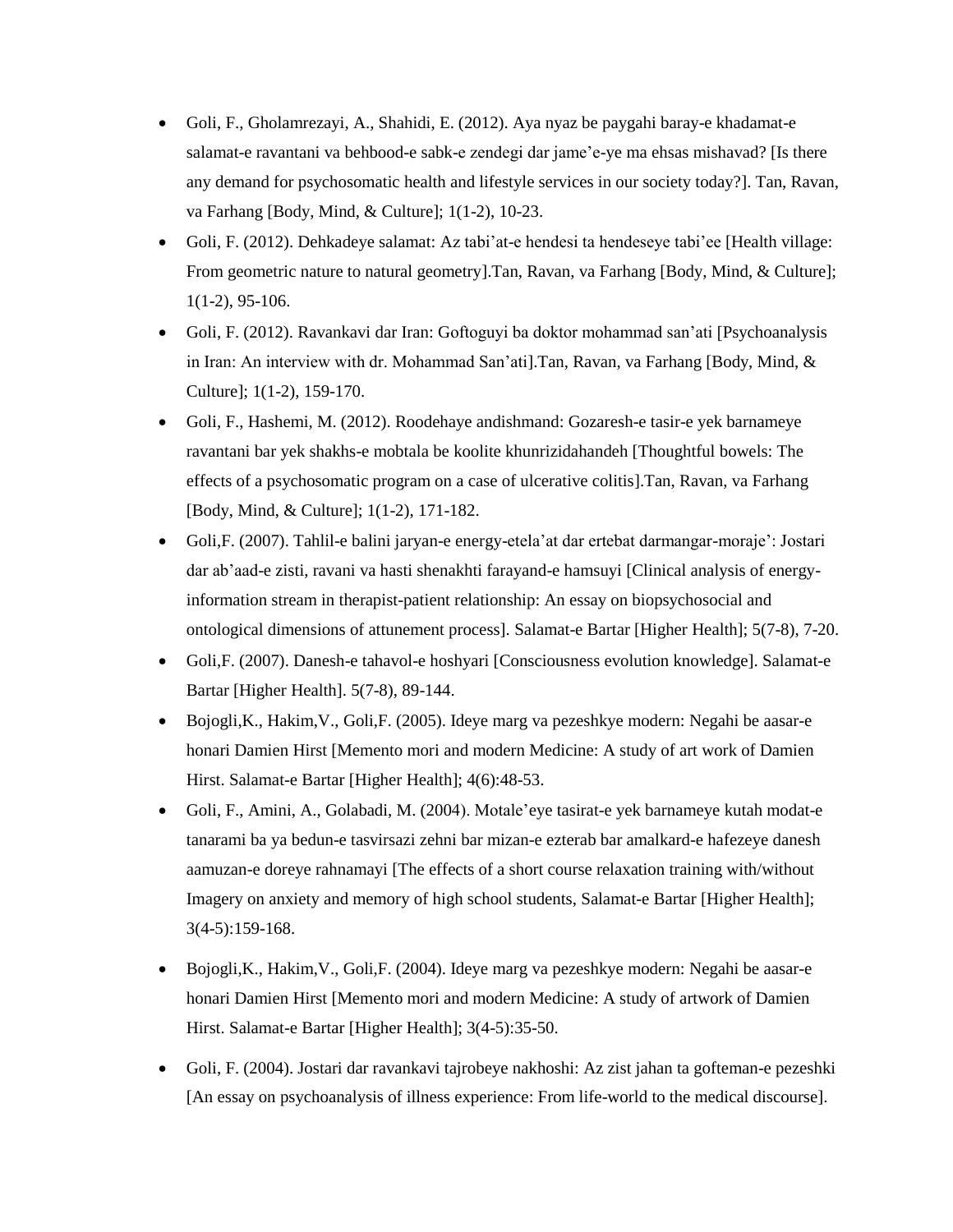Salamat-e Bartar [Higher Health]; 3(4-5), 95-106.

- Goli, F. (2003). Yoga and ancient paradigm of biopsychosocial model. Salamat-e Bartar [Higher Health]; 2(2-3), 73-98.
- Goli, F. (2002). Daramadi bar pezeshki Jame': Meydanhayi no baraye azmun-e kherad-e kohan [An introduction to integrative medicine: New domains for ancient wisdom examination]. Salamat-e Bartar [Higher Health]; 1(1), 3-46
- Goli, F. (1999). Tanasob-e zehn-badan b-e jaye tanasob-e fiziki [Mind-Body fitness instead of physical fitness]. Peyk-e-tandorosti; 1.

# **Books**

- Goli, F. (Ed.). (2016). Biosemiotic medicine: Healing in the world of meaning. Springer International Publishing: Switzerland.
- Goli, F., Johari Fard, R. (2016). How can we reconstruct the health anticipation? In F. Goli (Ed.), Biosemiotic medicine: Healing in the world of meaning (pp. 95-115). Springer International Publishing: Switzerland.
- Goli, F., Farzanegan, M. (2016). The Ritual Effect: The healing response to forms and performs. In F. Goli (Ed.), Biosemiotic medicine: Healing in the world of meaning (pp. 117- 132). Springer International Publishing: Switzerland.
- Goli, F., Monajemi, A., Ahmadzadeh, G. H., Malekian, A. (2016)[. How to prescribe](http://link.springer.com/chapter/10.1007/978-3-319-35092-9_7)  [information: Health education without health anxiety and nocebo effects.](http://link.springer.com/chapter/10.1007/978-3-319-35092-9_7) In F. Goli (Ed.), Biosemiotic medicine: Healing in the world of meaning (pp. 151-193). Springer International Publishing: Switzerland.
- Goli, F. (2016). [Medical practice in/with the semiosphere.](http://link.springer.com/chapter/10.1007/978-3-319-35092-9_9) In F. Goli (Ed.), Biosemiotic medicine: Healing in the world of meaning (pp. 217-239). Springer International Publishing: Switzerland: Switzerland.
- Goli, F. (2013). Danesh-e fargasht-e hoshyari: Jostarhayi dar ravanshenasi farafardi [Consciousness evolution knowledge: Essays on transpersonal psychology]. Dehkade Salamat: Isfahan, Iran.
- Goli, F. (2013). Daramadi bar pezeshki zendegigara: Chahar jostar dar falsafeh pezeshki [An introduction to life-oriented medicine: Four essays on philosophy of medicine]. Dehkade Salamat: Isfahan, Iran.
- Goli, F. (2010). Bioenergy economy: A methodological study on bioenery-based therapies. Xlibris, U.S.A.